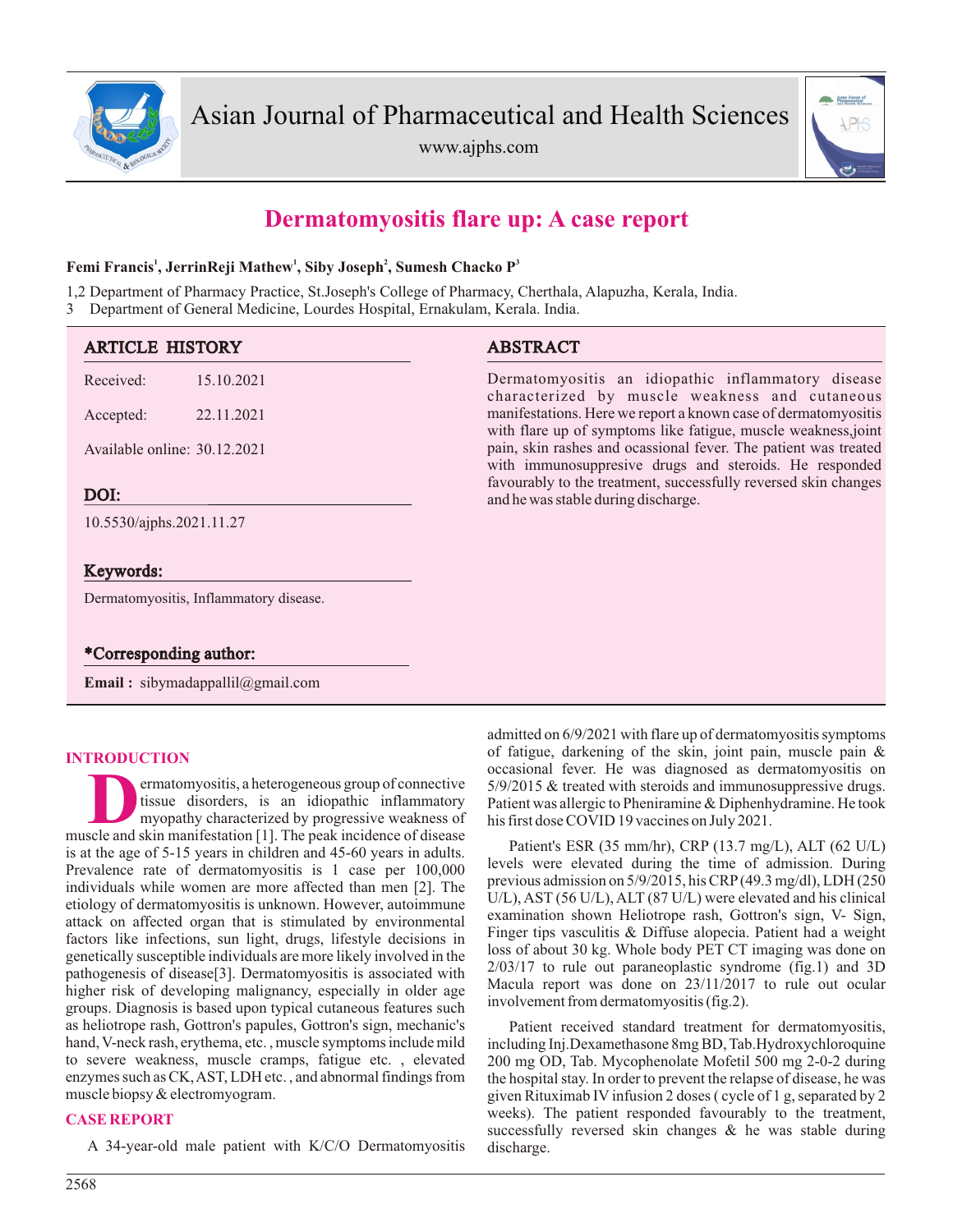

**Fig. 3 :** Whole body PET CT imaging



Fig. 2 : OCT 3D macula report.

#### **DISCUSSION**

Dermatomyositis is a rare inflammatory disease identified by characteristic skin rash and muscle weakness. Skin changes such as violet-colored or dusky red rash on the face, eyelids, knuckles, elbows, chest, and back, and itchy, painful rashes are the primary sign of dermatomyositis. Progressive muscle weakness which can affect both the left and right side of the body, especially on hips, shoulders, thigh, arm, and neck were also frequent in patients with dermatomyositis [4]. The cause of dermatomyositis is unknown, however, immunologic, genetic, and environmental factors may play important roles [5]. Some people may experience complications such as dysphagia, weight loss, aspiration pneumonia, breathing problems, cardiac involvement, and deposition of calcium in muscles, skin, and connective tissue as the disease progresses. Dermatomyositis in adults has been linked to cancer, particularly ovarian cancer, breast cancer, colon cancer, and non-Hodgkin's lymphoma[6].The diagnosis can be based on examination and a series of assessments. In patients with dermatomyositis, blood analysis shows elevated levels of muscle enzyme which indicates muscle damage. Antibodies associated with the different symptoms of dermatomyositis can also be detected in the blood[7]. The changes in the pattern of electrical activity in muscles which indicates muscle disease can be identified through electromyography. Skin or muscle biopsy and MRI can be done to confirm the diagnosis of the disease. Proper management and therapy lead to a better prognosis of the disease[8].

#### **CONCLUSION**

Dermatomyositis is prevalent more in females and usually associated with malignancy. In this case it is a male patient without malignancy but after vaccination so further research is needed to know whether it is a coincidental flare up or related to vaccination.

#### **REFERENCEES**

1. Pokhrel S, Pardhe BD, Giri N, Pokhrel R, Paudel D. Classical Dermatomyositis: A case report. Clinical,